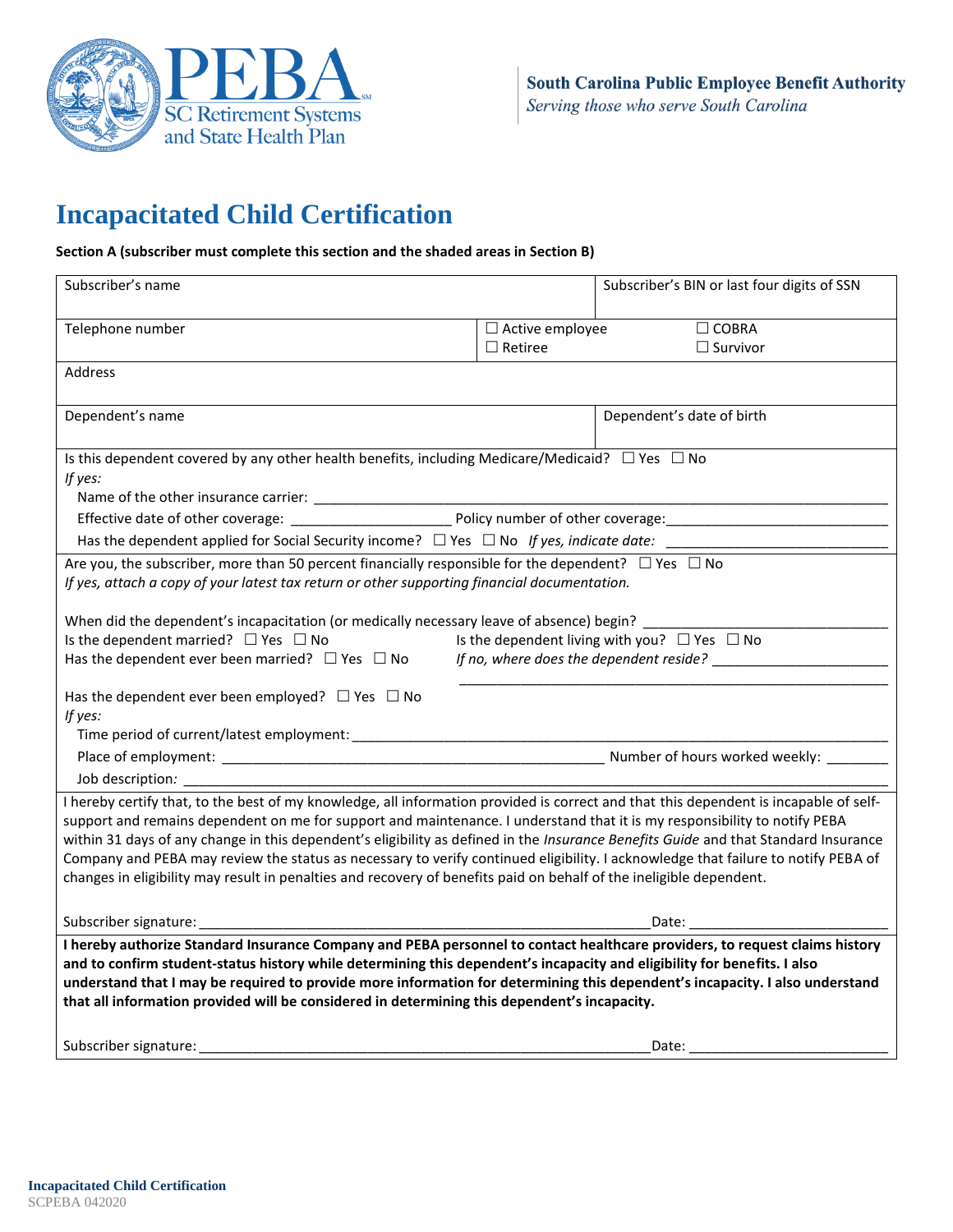# **Instructions**

This information is required to verify incapacity for an eligible dependent child. Incapacity must be established before:

- Age 19 or while a covered and eligible full-time student (within 31 days of loss of full-time student status) for Dependent Life-Child insurance coverage; or
- Age 26 for all other coverage through PEBA.

Attach a letter from the educational institution the child was attending, if any, to verify eligibility at the time of incapacitation. The letter should include the date of withdrawal or loss of full-time student status and the dates of attendance.

Attach a completed *Authorized Representative Form* (Form 7213) signed by the incapacitated child, or other documentation that verifies your authority to act on behalf of the child (e.g., guardianship papers or power of attorney). The physician may request to see the *Authorized Representative Form* before completing Section B of this form. The *Authorized Representative Form* is available on our website, www.peba.sc.gov.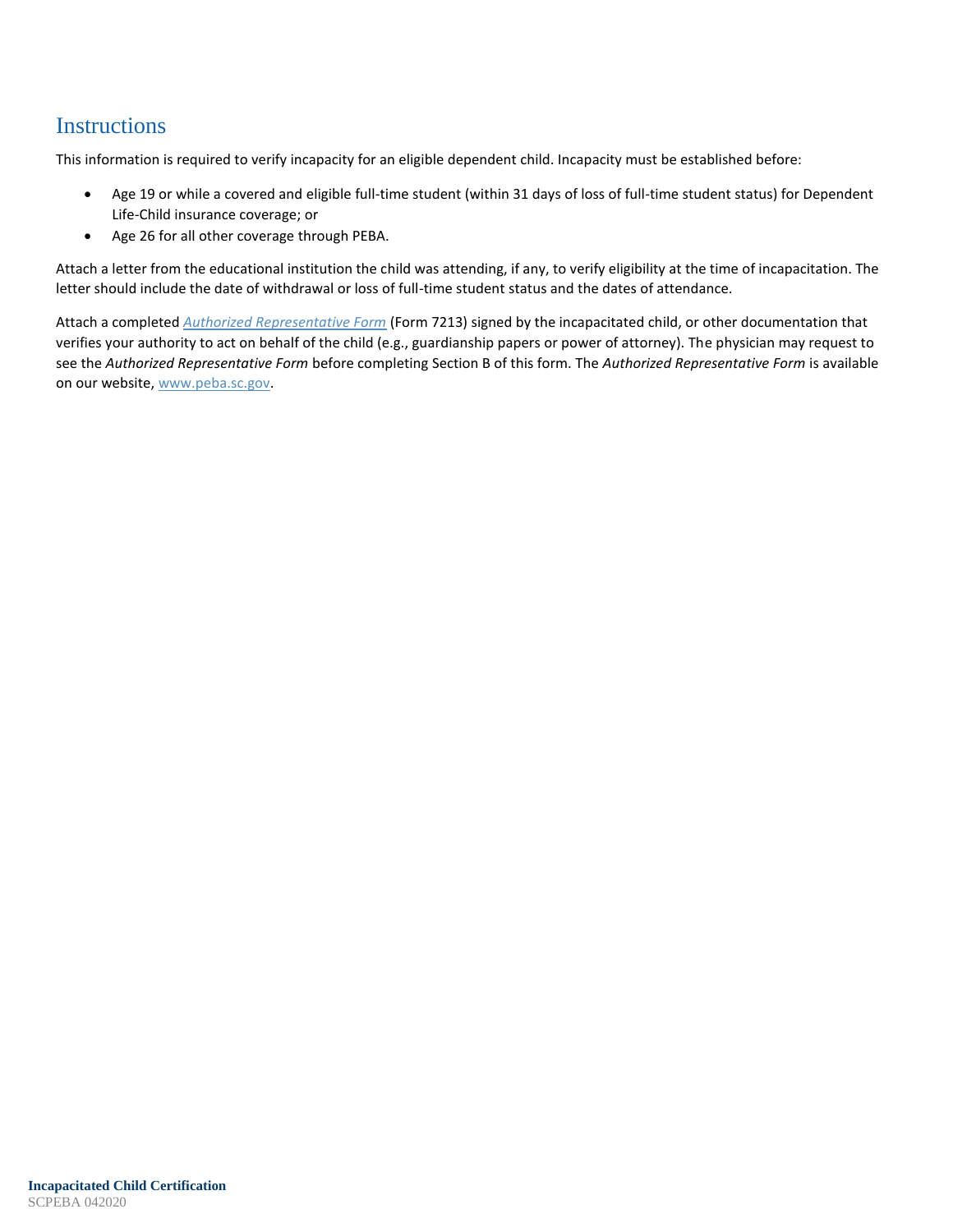## Section B (subscriber should complete shaded areas; dependent's physician must complete remaining areas)

Please return this completed section to the subscriber who gave it to you.

| Dependent's name                                                                                                                                                                                                                                                                                                                                                                        | Dependent's date of birth            |  |  |  |
|-----------------------------------------------------------------------------------------------------------------------------------------------------------------------------------------------------------------------------------------------------------------------------------------------------------------------------------------------------------------------------------------|--------------------------------------|--|--|--|
| Date incapacitation began                                                                                                                                                                                                                                                                                                                                                               | Date you last examined the dependent |  |  |  |
| Diagnosis and description of the incapacitation: $\Box$ Physical $\Box$ Psychiatric $\Box$ Both (Select one and explain)                                                                                                                                                                                                                                                                |                                      |  |  |  |
|                                                                                                                                                                                                                                                                                                                                                                                         |                                      |  |  |  |
| If the diagnosis is mental illness, intellectual or physical disability, please provide the mental age or IQ:                                                                                                                                                                                                                                                                           |                                      |  |  |  |
| If the diagnosis is psychiatric, complete the following.<br>Complete DSM-IV diagnosis required with descriptors, codes and severity specifiers:<br>Axis II: <u>Axis II: Axis II: Axis II: Axis II: Axis III: Axis III: Axis III: Axis III: Axis III: Axis III: Axis III: Axis III: Axis III: Axis III: Axis III: Axis III: Axis III: Axis III: Axis III: Axis III: Axis III: Axis I</u> |                                      |  |  |  |
|                                                                                                                                                                                                                                                                                                                                                                                         |                                      |  |  |  |
| Current treatment frequency and description:                                                                                                                                                                                                                                                                                                                                            |                                      |  |  |  |
|                                                                                                                                                                                                                                                                                                                                                                                         |                                      |  |  |  |
| Additional services or coordination of care:                                                                                                                                                                                                                                                                                                                                            |                                      |  |  |  |
|                                                                                                                                                                                                                                                                                                                                                                                         |                                      |  |  |  |
| Has the dependent been hospitalized or institutionalized for any of the above diagnoses during the past two years? $\Box$ Yes $\Box$ No<br>If yes:                                                                                                                                                                                                                                      |                                      |  |  |  |
| Nature of care (conditions treated, treatment provided, etc.):                                                                                                                                                                                                                                                                                                                          |                                      |  |  |  |
| What is the nature and degree of the dependent's impairment in relation to the capacities for:                                                                                                                                                                                                                                                                                          |                                      |  |  |  |
| Daily activities:<br><u> 1989 - Johann John Stone, markin fizikar (</u>                                                                                                                                                                                                                                                                                                                 |                                      |  |  |  |
|                                                                                                                                                                                                                                                                                                                                                                                         |                                      |  |  |  |
| Social interaction:                                                                                                                                                                                                                                                                                                                                                                     |                                      |  |  |  |
|                                                                                                                                                                                                                                                                                                                                                                                         |                                      |  |  |  |